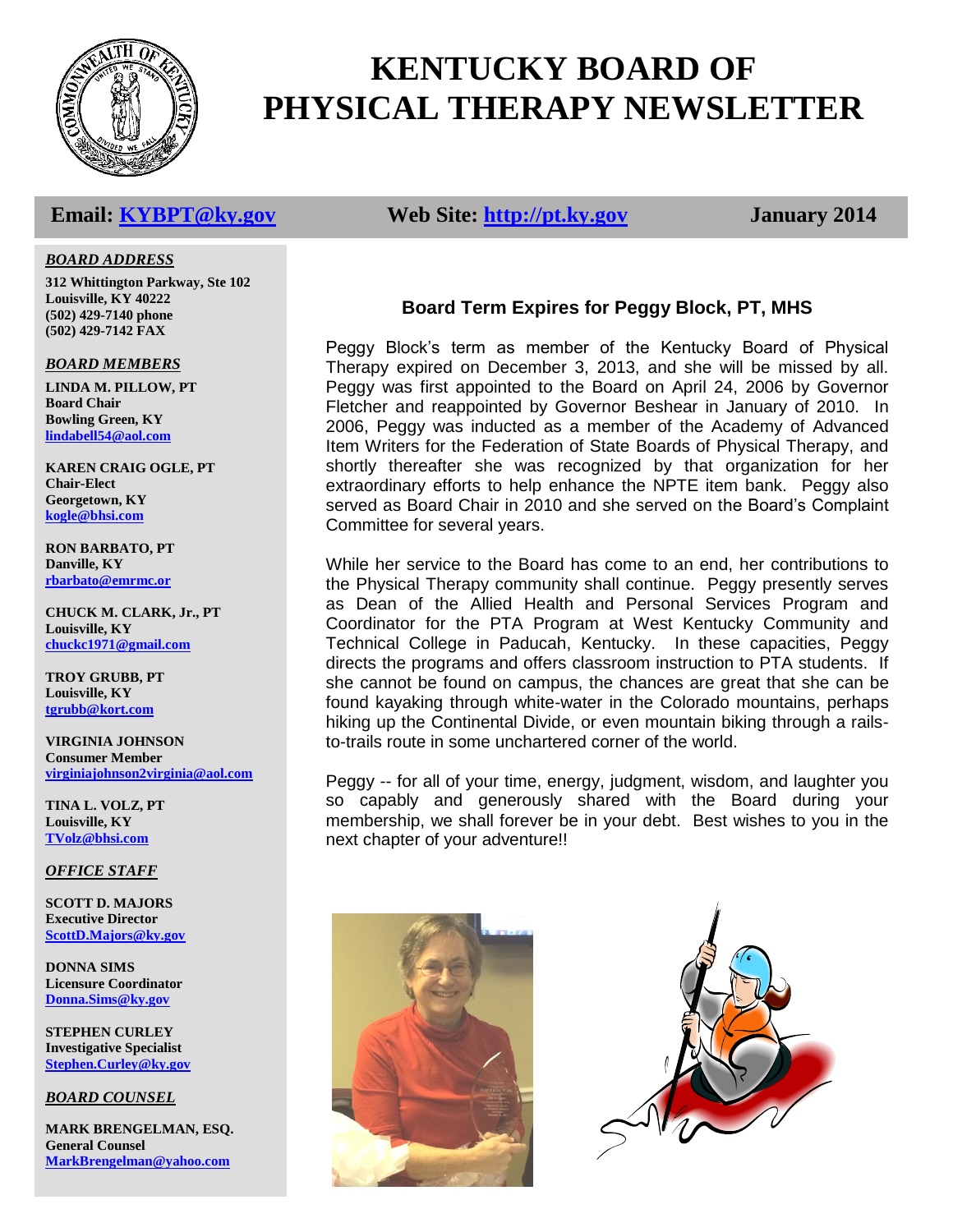### **Board Member Reappointments**

Current Board members Troy Grubb, PT, and Virginia Johnson, Public Member, were each reappointed by Governor Steven Beshear to serve an additional four year term expiring on April 30, 2017.



Additionally, Ron Barbato, PT, who previously served on the Board from 2005 through 2011, was reappointed by Governor Steven L. Beshear on December 23, 2013, to serve another four year term through December 3, 2017.

Ron earned his Physical Therapy degree from the University of Pittsburgh in 1979. He began his career as a Physical Therapist in Pennsylvania and moved to Kentucky in 1981 to pursue a career in contract therapy management.

In 1981, as Director of Physical Therapy, Ron established rehabilitation services at Ephraim McDowell Hospital (EMH) in Danville Kentucky. What began as a solo practice quickly expanded into services to include a multitude of rehabilitation programs and offerings, and Ron was instrumental in the development of McDowell Wellness Center, a 30,000 sq ft medical fitness and rehabilitation facility, and he is currently the Administrative Director of Rehabilitative Services at EMH. He directs therapy services located on five separate campuses, which provide over 80,000 treatments a year, and include Speech, Occupational, and Physical Therapy, as well as Pediatric Rehabilitation. In addition to directing these services, he is currently serving as Corporate Liaison for the Ephraim McDowell Commonwealth Cancer center, a comprehensive cancer treatment center located in Danville

Ron has been an APTA member over 30 years, and is a member of the HP/SOA section. He has been active in the KPTA as a member of the Legislative and Continuing Education Committees and as a past member of the Ethics Committee. He most recently served on the KPTA Board as Secretary.

Ron served a Board Chair from July 2008 through February of 2010, and he has also assumed the role of Board-approved monitor and Certified Medicare Surveyor.

Ron is currently serving on the Board of Indian Hills and Christian Church in Danville. He enjoys running and woodworking. He and his wife, Karen, have two daughters, Hayley and Kelsey, and reside in Danville.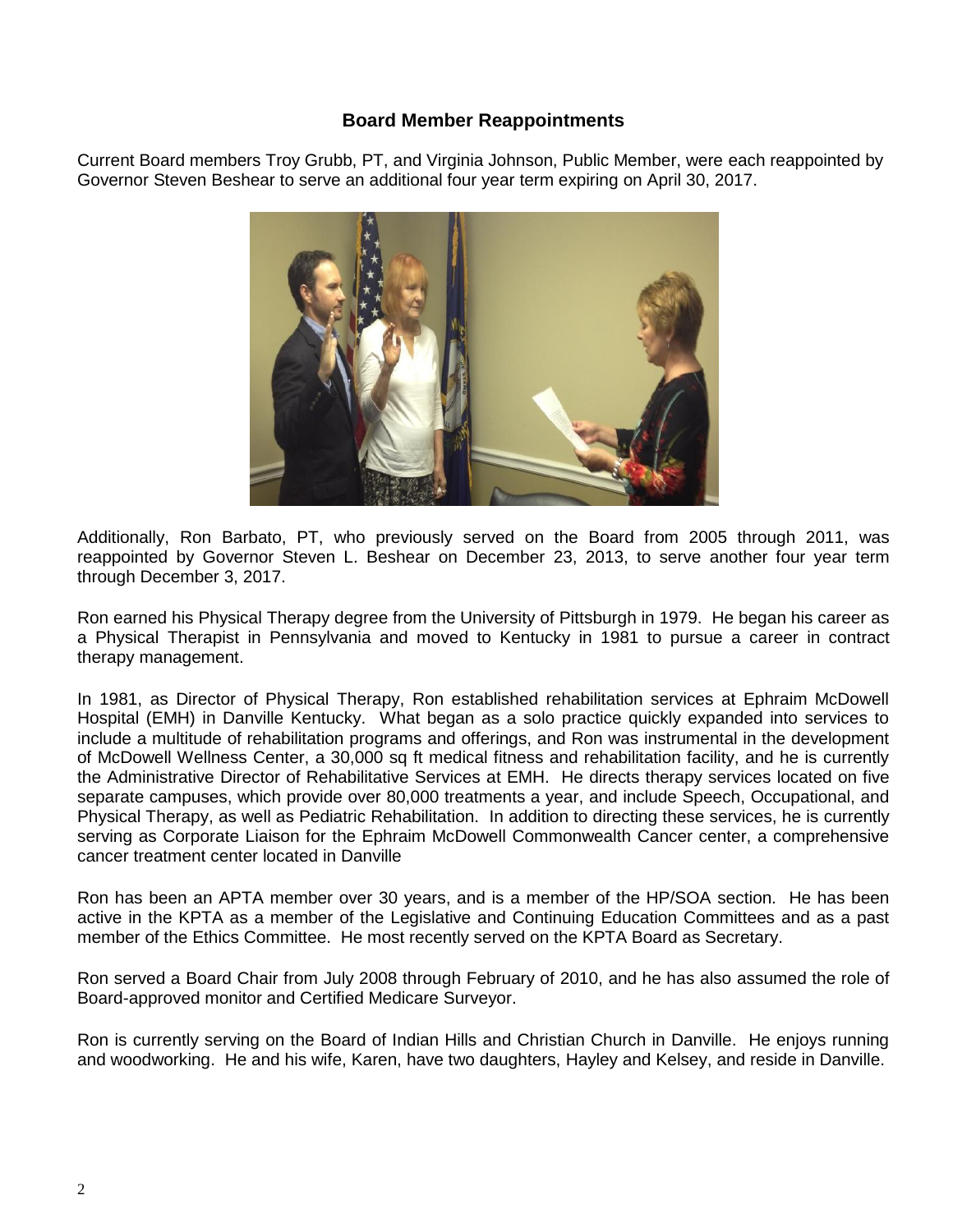#### **2013 FSBPT ANNUAL MEETING**

*By Linda Pillow, 2014 Board Chair* 

The Annual Meeting and Delegate Assembly of the Federation of State Boards of Physical Therapy (FSBPT) met in San Antonio, Texas on October 10-12, 2013. Our board was well represented at this meeting with chief delegate Linda Pillow, alternate delegate Tina Volz, Troy Grubb, Peggy Block, Karen Ogle, and Scott Majors attending. Mark Brengelman, our board counsel, also attended and served as a meeting speaker.

The mission of FSBPT is to protect the public and ensure that those providing physical therapy services are safe and competent, and it has developed many resources to promote this mission. FSBPT owns the NPTE (National Physical Therapy Exam).

The following 10 motions were passed at the Annual Meeting and Delegate Assembly:

#### **DEL-13-01**

*Motion:* To adopt the Areas of Focus as they currently read.

#### **DEL-13-02**

*Motion:* To revise the current bylaws and standing rules through substitution of the following bylaws and standing rules.

#### **DEL-13-03**

*Motion:* The delegate assembly supports the Federation continuing to protect the integrity of the NPTE by establishing a lifetime limit of six attempts at passing. Candidates who have not passed within the allotted six attempts will not be allowed to sit for the NPTE again.

#### **DEL-13-04**

*Motion:* The delegate assembly supports the Federation continuing to protect the integrity of the NPTE by establishing a low score policy to ensure that candidates with two failing scores at or below 400 will not be allowed to sit again for the NPTE.

#### **DEL-13-05**

*Motion:* The delegate assembly supports the Federation instituting a requirement that prior to sitting for the NPTE, non-exempt candidates will demonstrate English language proficiency by meeting the most recent Test of English as a Foreign Language (TOEFL) score requirements as defined by the FSBPT. Candidates must achieve the TOEFL score requirements in one sitting. Exemptions are defined as those exempted from English language requirements bythe U.S. Citizen and Immigration Services in USICS CFR 212.15.

#### **DEL-13-06**

*Motion:* The delegate assembly supports FSBPT instituting a requirement that, prior to sitting for the NPTE, graduates of non-CAPTE accredited schools meet the standard of FSBPT's most recent Coursework Tool (CWT), which evaluates the education and training of PT or PTA exam candidates.

#### **DEL-13-07**

*Motion:* The delegate assembly supports that the board of directors explore the feasibility of a Common Licensure Application Service with an interim report to the 2014 Delegate Assembly and a final report to the 2015 Delegate Assembly.

#### **DEL-13-08**

*Motion:* The delegate assembly supports that the board of directors explore the feasibility of a Credential Verification Service with an interim report to the 2014 Delegate Assembly and a final report to the 2015 Delegate Assembly.

#### **DEL-13-09**

*Motion:* The delegate assembly supports the concept and exploration of a licensure compact.

#### **DEL-13-10**

*Motion:* To refer motion DEL-13-10 to the board of directors with a report to the next delegate assembly.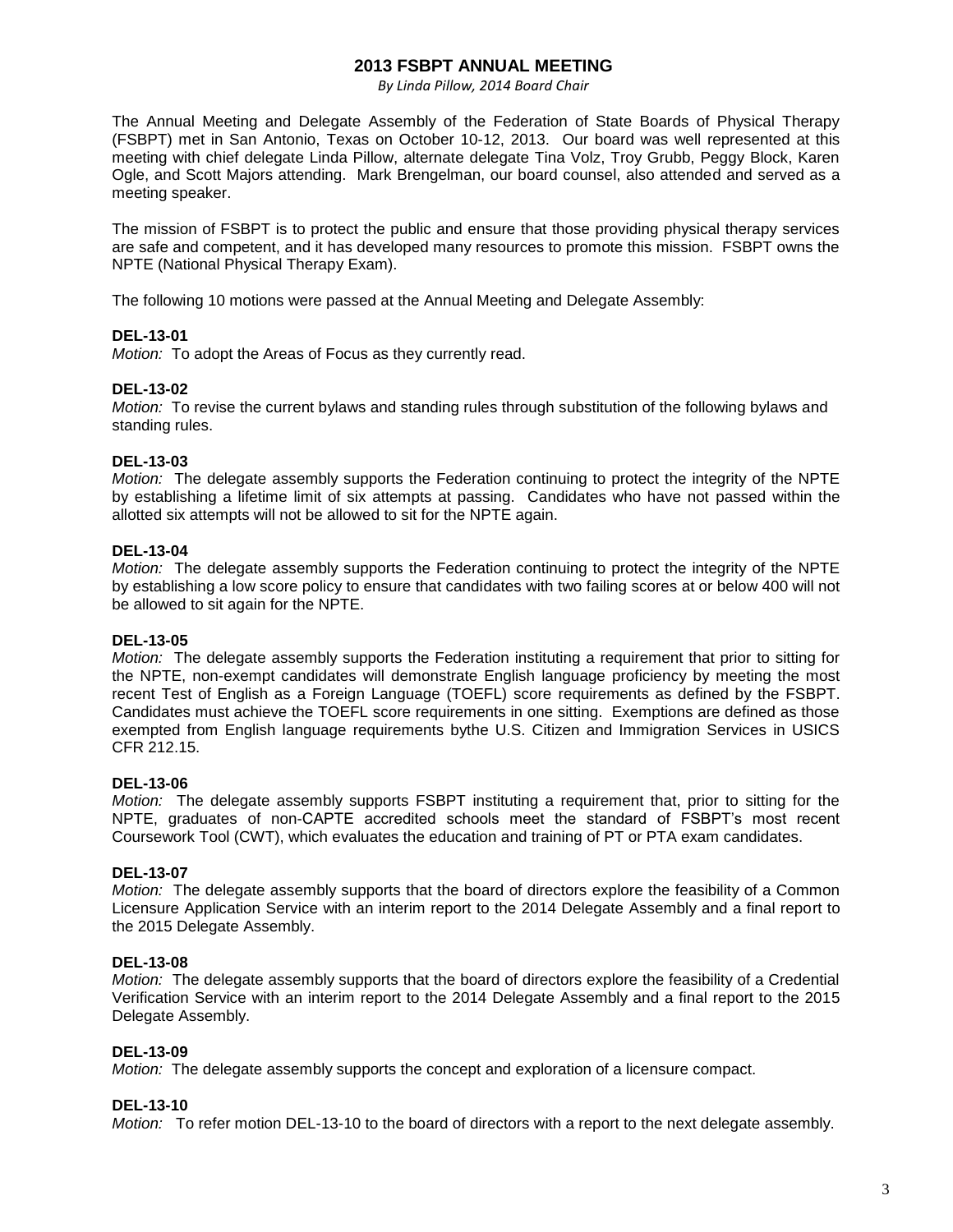# **2013 Continued Competency Audit Results**

The Board has completed the 2013 Continued Competency Audit, and the results are in:

For Physical Therapists:

- a total of 313 were included in this year's audit;
- 238 were deemed fully compliant;
- 75 required follow-up inquiry to determine compliance status;
- 38 were either late in completing, or had never completed, the 2011-2013 jurisprudence examination;
- 12 were either late in completing, or had never completed, the HIV/AIDS requirement per 201 KAR 22:040 Section 1(4);
- 2 submitted no response to the audit (treated as if failing to meet any of the minimum requirements); and
- 7 were late/short, other than the jurisprudence examination and the HIV/AIDS requirements.

For Physical Therapist Assistants:

- a total of 204 were included in this year's audit;
- 161 were deemed fully compliant;
- 43 required follow-up inquiry to determine compliance status;
- 15 were either late in completing, or had never completed, the 2011-2013 jurisprudence examination;
- 5 were either late in completing, or had never completed, the HIV/AIDS requirement per 201 KAR 22:040 Section 1(4);
- 4 submitted no response to the audit (treated as if failing to meet any of the minimum requirements); and
- 4 were late/short, other than the jurisprudence examination and the HIV/AIDS requirements.

# 

#### **NEW JURISPRUDENCE EXAM ON WEBSITE**

The Jurisprudence exam (JE) for the current 2013-2015 biennium is now on our website. Per 201 KAR 22:045, completion of the JE for all licensees/certificants is part of the continued competency requirement for renewal. The JE is a no-cost, open-book examination and it counts for 2 contact hours toward meeting minimum requirements. Once you have completed the JE, you are encouraged to print your certificate and retain it for your records.

Remember: continued competency for this biennium must be earned from **April 1, 2013** through **March 31, 2015.**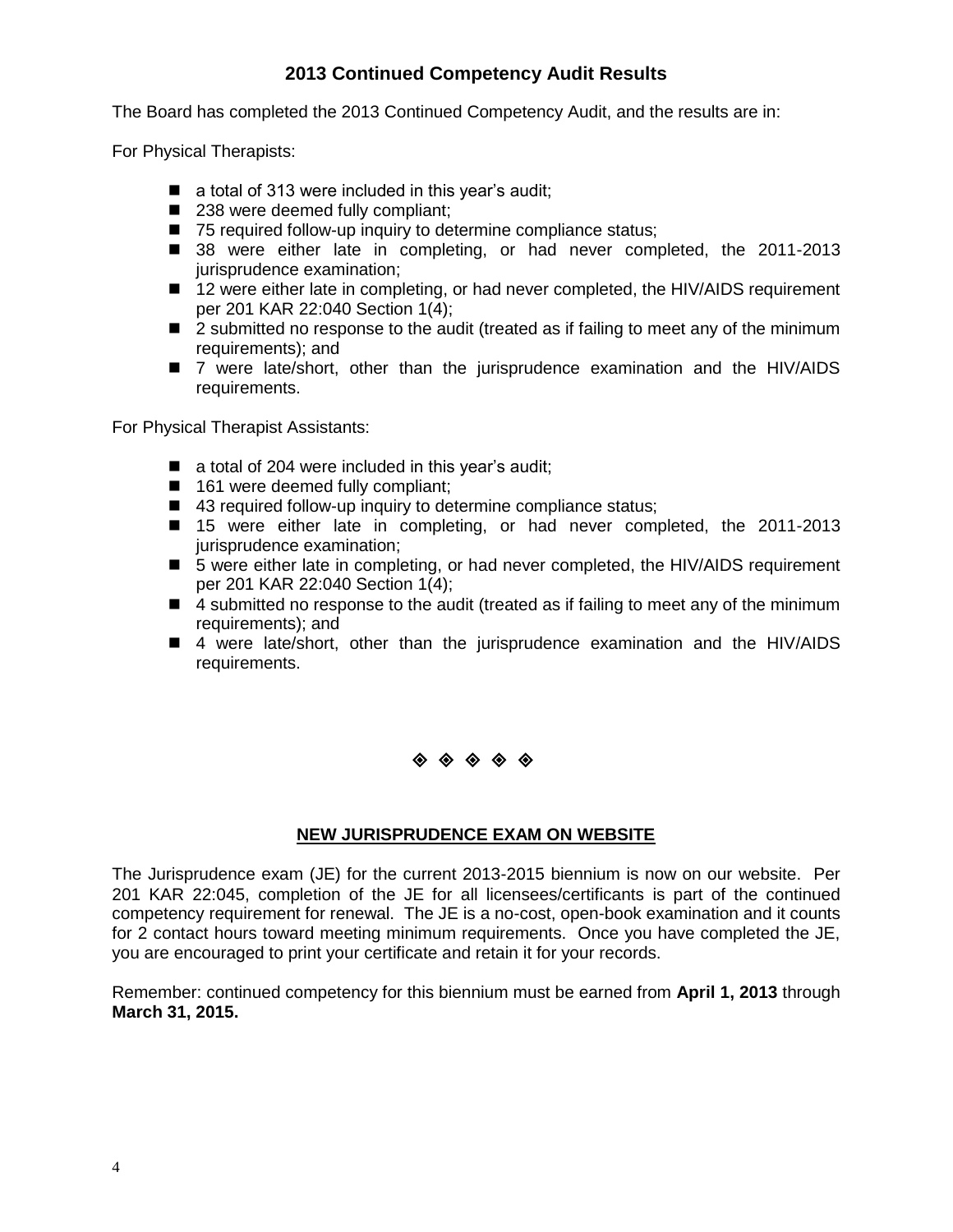#### **aPTitude**

#### **An Online System to Track Continuing Competence & Education**

The Federation of State Boards of Physical Therapy (FSBPT) introduced aPTitude as a comprehensive system to help physical therapists and physical therapist assistants (collectively referred to as "licensees") meet their continuing competency requirements. This online system has been specially designed for licensees to help them track their continuing competence (CC) and continuing education (CE) activities. The Board and FSBPT want to encourage licensees to stay current and competent throughout their physical therapy career. With this goal in mind, aPTitude was developed to help licensees understand and comply with the continuing competence and continuing education requirements needed for license renewal, as well as to provide an online reporting portal for continuing education activity.

aPTitude is a free service that allows licensees to research options for meeting their continuing competence needs and to record the courses and activities they have completed. All licensees are able to input their courses and documentation in their personal online record as soon as they complete a course. If a licensee so chooses, information that is typically reported to the Board through a tracking form may be shared with the Board electronically, saving that licensee the time and expense of physically completing and mailing the tracking form to the Board office.

Why should YOU sign up for aPTitude? This service will allow you to easily verify the latest information concerning the Board's CC/CE requirements. FSBPT and Board staff work closely together to ensure that the most recent regulations of the Board are clearly posted for your immediate review. aPTitude can also be tailored to remind you when your license renewal date is near, and it can allow realtime monitoring of your current status in meeting your renewal requirements. If you are licensed in more than one jurisdiction, aPTitude will be especially helpful as it will serve as a single resource to update you on the requirements for each jurisdiction – regardless of where you are licensed and how many licenses you maintain.

FSBPT continues to consult with vendors who provide CC/CE activities so their approved course offerings are posted on the aPTitude website. This enables you to easily search for and find CC/CE offerings that meet your individual and specific needs. In the future, aPTitude participants will also be able to provide feedback about these courses and activities.

#### **2015 Continued Competency Audit**

At its meeting in July of 2013, the Board undertook a fresh look at aPTitude as a tool to help in the continued competency audit process. The Board observed the ease with which continued competency information can be uploaded by its licensees through aPTitude. Additionally, staff projected that the amount of time and resources required to complete the audit process could be substantially reduced if those licensees who were included in the audit also shared their CE/CC documentation with the Board through aPTitude. Finally, the Board reviewed changes other state physical therapy boards have made recently to their continued competency requirements. Following lengthy consideration and discussion, the Board concluded that, beginning with the 2015 continued competency audit, those credential holders who are determined to be deficient in satisfying their requirements will be required to share their CE/CC documentation with the Board through aPTitude.

#### **aPTitude – It's Time To Check It Out !!**

It has never been easier to get started!! You may access aPTitude online at [www.fsbpt.org/aPTitude,](http://www.fsbpt.org/aPTitude) then click on "PTs and PTAs." To register, you simply need a valid license or certificate number and an active email address – that's it. Once you are registered, you may quickly begin to enjoy all of the features of aPTitude to track your continuing competence activities and securely store your documentation for those activities.

To learn more how aPTitude may help you manage all aspects of your CE/CC licensure requirements with the Board, contact FSBPT's Continuing Competence Department at (703) 299-3100, extension 283, or you may email your questions to [aPTitudehelp@fsbpt.org](mailto:aPTitudehelp@fsbpt.org)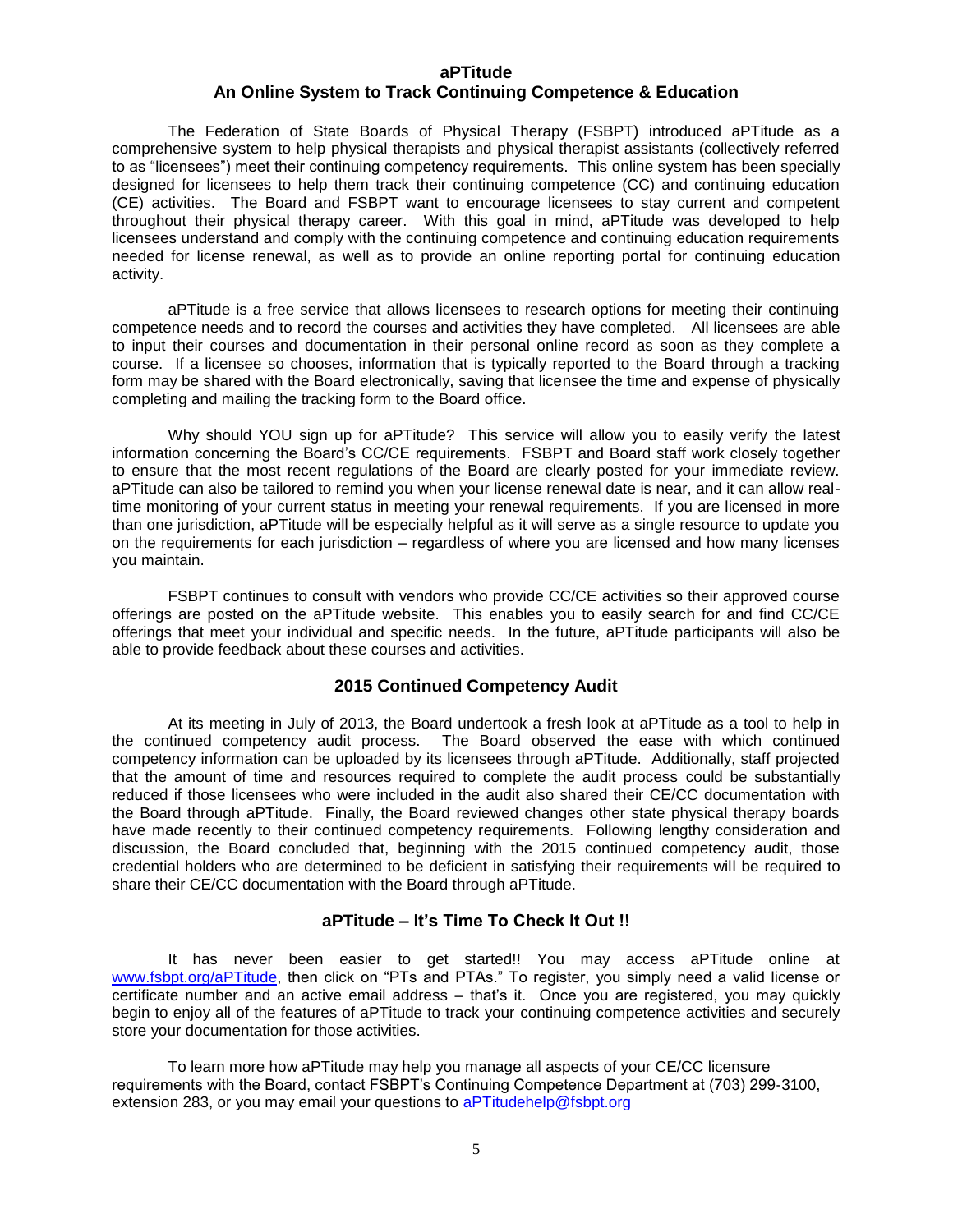#### **First Steps – An Update from the Board**

by Beth Ennis, PT, EdD, PCS, ATP Associate Professor of Physical Therapy Bellarmine University and Karen Craig Ogle, PT, DPT Director of Rehab Services, Baptist Health Lexington and Member of the Kentucky Board of Physical Therapy

Over the years, there has been a great deal of discussion regarding the provision of physical therapy within the framework of other organizations, such as early intervention, the school system, and intermediate care facility settings. The Kentucky practice act addresses many of these concerns; however, questions have arisen recently and a request was made for the Board to respond. This article will focus on questions regarding provision of services within Early Intervention, known as First Steps in Kentucky.

**\_\_\_\_\_\_\_\_\_\_\_\_\_\_\_\_\_\_\_\_\_\_\_\_\_\_\_\_\_\_\_\_\_\_\_\_\_\_\_\_\_\_\_\_\_\_\_\_\_\_\_\_\_\_\_\_\_\_\_**

Currently in First Steps, the initial individualized family service plan "(IFSP") is written prior to individual assessments being completed. Therefore the objectives and strategies are very general, and are based on the family's priorities and goals. The question posed was: "whether it is appropriate for records which mention frequency of services in physical therapy and specific goals that are not on the IFSP to be maintained separately from the First Steps documentation system?"

When looking at the practice act as a guiding document, yes -- it is appropriate to keep 2 separate records. The required elements for First Steps should be included in the technology assisted observation and teaming support system ("TOTS") record. In addition, the provider should keep a complete set of records with all the board required elements at their place of employment, which is usually dictated by an internal provider policy. However, if all of the elements required by the practice act are put into TOTs, the two records may be identical. And the most restrictive policies should be followed. For example, First Steps requires reassessment every 6 months; however, the practice act states that the reassessment in an outpatient setting should be every 30 days. Therefore, the therapist should reassess the child in First Steps every 30 days.

Another question was presented: if a physical therapist is providing "functional activities" or other justifiable physical therapy intervention to address specific motor concerns and to address stated physical therapy goals, is it problematic that other developmental topics are discussed at the same time and documented in the record?

This question relates to scope of practice, which is broad in definition within the practice act, and may vary based on training, experience and expertise. The practice act states that a physical therapist must only provide services within their "scope of practice" and document accordingly. The physical therapist should not be asked to oversee progress toward outcomes that are not within their scope of practice as a physical therapist. However, this scope may vary among physical therapists providing services within Early Intervention, and therefore, specific limitations cannot be stated. It would however, be appropriate for the physical therapist to consult another discipline into the care of the client when they feel they are being asked to do things beyond their scope.

A final question related to Primary Service Provision (PSP) and the assessment of other areas of development. It is the Board's understanding that the assessment completed by the PSP is a criterion referenced tool, and information is also gathered from the family and other team members. Since the PSP has been trained on the administration of the assessment tool, documentation should reflect the results of the administration as well as the sources of the information gathered. However, the physical therapist should not evaluate areas out of their scope of practice. Also, the physical therapist/physical therapist assistant team can be listed as PSP but the physical therapist needs to complete the 6 month and annual assessments, as well as supervising the physical therapist assistant every 30 days.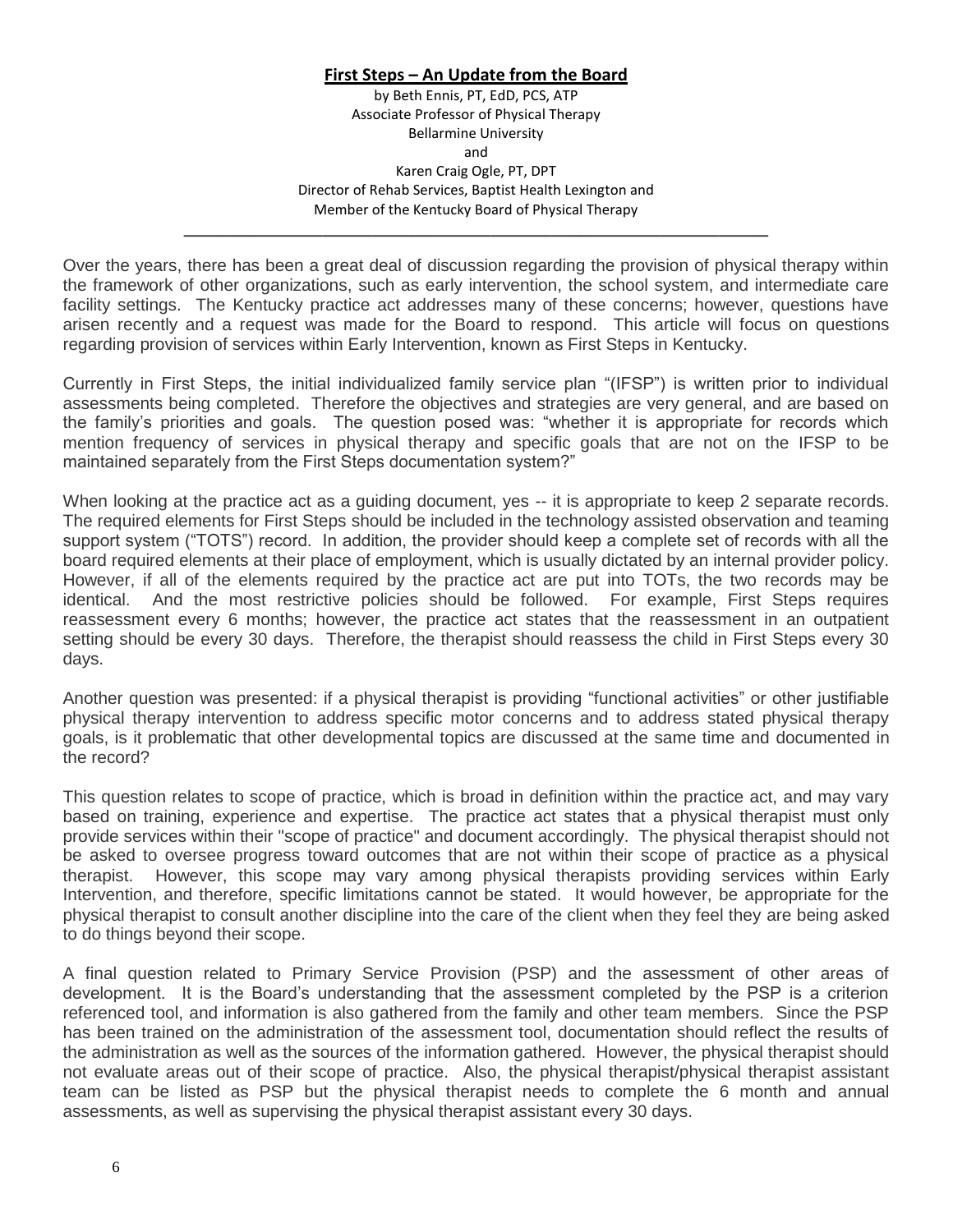#### **Attorney General affirms dry needling is within the scope of physical therapy.**

By Mark R. Brengelman, JD, MA Attorney at Law

In a unique opinion of first impression, the Office of the Attorney General concluded the practice of dry needling is within the scope of physical therapy under KRS Chapter 327, the Physical Therapy Practice Act. In issuing his decision, the Attorney General specifically referenced an Opinion and Declaratory Ruling of the Board dated March 8, 2010 which reached this same conclusion. The full opinion of the Office of the Attorney General, OAG 13-010, may be accessed here: <http://ag.ky.gov/civil/opinions/Pages/2013.aspx>

The Kentucky Board of Medical Licensure (KBML), which includes its Acupuncture Advisory Committee, had requested an opinion of the Attorney General in March 2012 after the Board rejected its request in December 2011 to withdraw the Board's 2010 Opinion and Declaratory Ruling. After eighteen months of careful research, the Attorney General issued his opinion in September 2013 upholding this Board.

Beginning with the 2010 Board Opinion, the Attorney General first described dry needling as intramuscular manual therapy, trigger point dry needling, and intramuscular needling to insert "a solid filament needle through the skin for therapeutic purposes" and not with a hollow needle for the purpose to deliver medication. The Attorney General referenced the Board's own prior conclusion that dry needling was within the scope of the practice of physical therapy as broadly defined by KRS 327.010(1).

The Attorney General compared the Board's expansive statute to the limited definition of the "practice of acupuncture" in KRS 311.672(5), which itself also specifically excluded "physical therapy." "Thus, physical therapy performed by a licensed physical therapist is not the practice of acupuncture." Furthermore, the Attorney General gave significant recognition to the Board's prior opinion. "Great deference is always given to an administrative agency in the interpretation of a statute which is within its specific province. . . . [D]eference to an agency's interpretation is particularly appropriate when the agency is one of special competence and experience[.]" The Board's own conclusions were initially to be favored due to the Board's special competence and experience in physical therapy. This included the distinctions between the different purposes.

Explaining the Board's 2010 opinion, the Attorney General added to its background a positive 2009 position statement from the American Academy of Orthopedic Manual Physical Therapists. Also included was the recognition by the Federation of State Boards of Physical Therapy that fifteen state licensing boards had interpreted their own statutes to allow dry needling therapy by physical therapists, while a small minority of five states found the opposite.

Finally, the Attorney General looked to other states for guidance. The Attorney General cited the approving opinions of sister jurisdictions, the Mississippi Attorney General and the Maryland Attorney General, consistently interpreting Mississippi law and Maryland law, respectively. In conclusions, the Attorney General held: "We agree with the [Kentucky] Board of Physical Therapy that the definition in KRS 327.010(1) is broad enough to include 'dry needling' by a physical therapist, with adequate training and skill to perform the procedure competently."

In summary, the Attorney General has affirmed the Kentucky Board of Physical Therapy's own conclusion that the procedure of dry needling is within the scope of the practice of physical therapy and does not constitute the practice of acupuncture.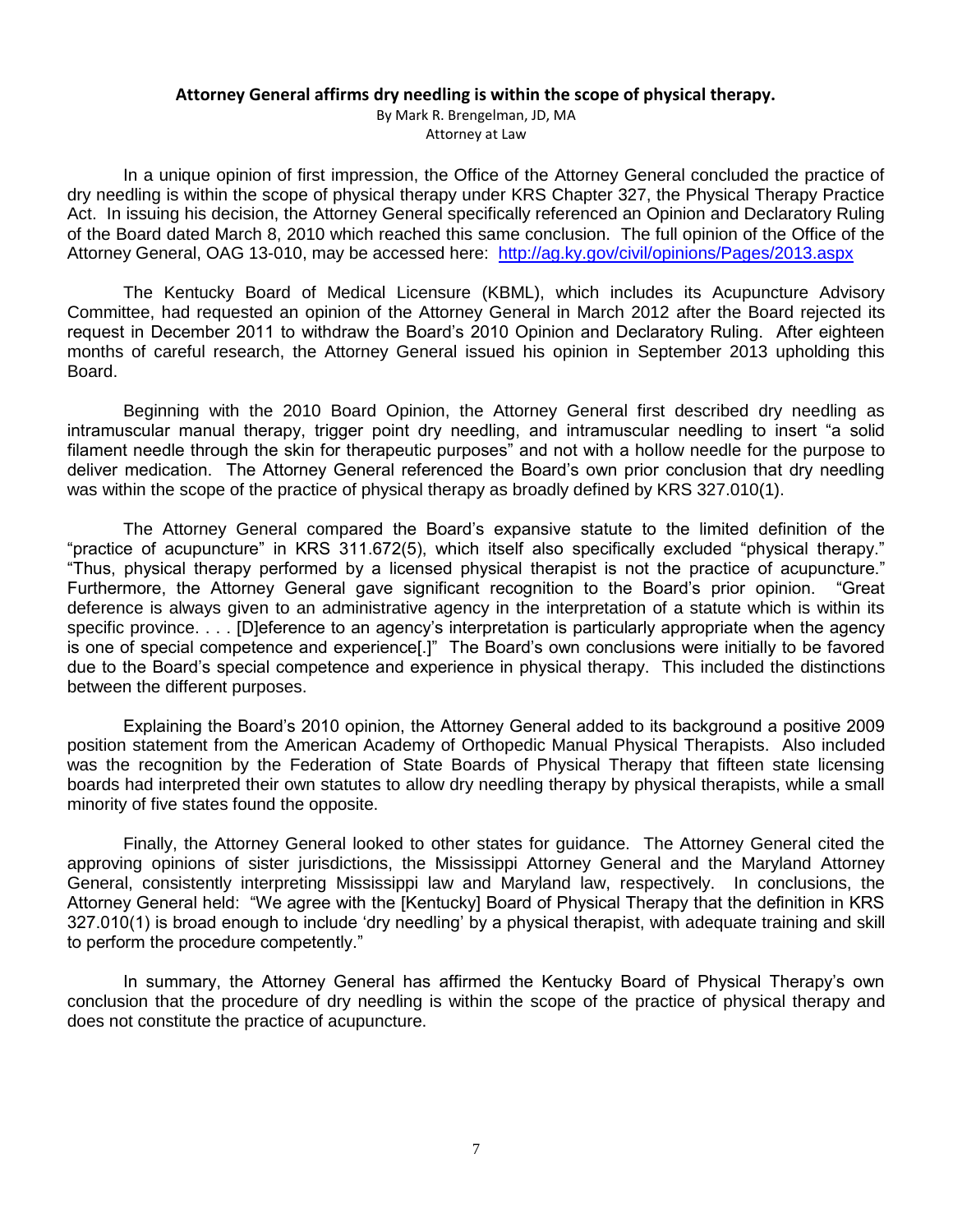#### **Board updates continued competency requirements for easier compliance.**

#### By Mark R. Brengelman, JD, MA Attorney at Law

The Kentucky Board of Physical Therapy has successfully amended its administrative regulation governing the continued competency requirements of physical therapists and physical therapist assistants. 201 KAR 22:045 was approved by the Board May 16, 2013, to be amended, and it was filed as amended with the Legislative Research Commission June 4, 2013. It became law effective September 18, 2013, and governs continued competency for all credential holders of the Board for the 2013-2015 renewal cycle running April 1, 2013, to March 31, 2015. Highlights of these amendments follow:

Along with several on-going formatting, technical, and grammatical changes mandated by the Legislative Research Commission, the Board affected several important updates. First, courses, seminars, workshops, symposia, or home study courses less than three (3) contact hours are now Category I approved if "produced and developed by the American Physical Therapy Association," including "its state chapters and sections." This allows for short, even single contact hour courses to be approved for continued competency, but only those produced and developed by APTA or its state chapters and sections. This flexibility will allow, for example, earning continued competency even one (1) hour at a time with APTA, and its state chapters and sections, produced and developed courses.

Second, taking an accredited post-secondary educational credit course will also be approved, but only so long as such course also meets the definition of "continued competency" and is a course "relating to the scope of 'physical therapy.'" Before this update, there were questions about whether specific post-secondary courses met a continued competency requirement when they were, for example, simply related to health care in general or health care management. This current amendment allows for any post-secondary credit course when related to physical therapy and the "intervention, examination, research, documentation, education, or management of a health care delivery system."

Third, the Board amended its administrative regulation significantly with regard to specialty certifications and re-certifications. Credential holders of the Board will now receive the maximum 28 hours of credit not only for certification from the American Board of Physical Therapy Specialties, but also for recertifications. Fourth, broadening these accomplishments also includes "other certifications and re-certifications within the scope of physical therapy practice." These, too, will be eligible for a maximum of 28 possible contact hours, or fewer actual hours as may vary from these different certifications and re-certifications.

Fifth and finally, the record-keeping requirement for credential holders now mandates only that a physical therapist or a physical therapist assistant retain their own continued competency documents for "at least" three (3) years instead of a fixed, three (3) year period. This allows the flexibility for a credential holder to retain his or her records for longer than the three (3) year period if he or she chooses. If someone chooses not to do so, that is, to retain records for three (3) years only, then they have complied with this new provision of this amended administrative regulation just as someone who retains them for five (5) years or longer.

The Board continues actively to update its continued competency administrative regulation to expand on new flexibility for compliance by credential holders of the Board. This administrative regulation was amended twice in 2005, once each in 2006, 2008, 2009, 2010, and 2011, and twice again in 2012, and once in 2013 with the recent updates summarized above. The Board's constant and consistent efforts to amend its continued competency regulation show its great attention to detail for requirements that affect all Kentucky physical therapists and physical therapist assistants.

These amendments of the Board's administrative regulations were appropriately vetted by stakeholders, including the Kentucky Physical Therapy Association, and were processed through extensive notice and comment rulemaking procedures under KRS Chapter 13A allowing both written and oral comments by any person or entity to any amendment. Finally, all amended administrative regulations were reviewed for technical updates by the Legislative Research Commission and the General Assembly's Administrative Regulations Review Subcommittee and Interim Joint Committee for Health and Welfare. This notice and comment rulemaking provides greater control and flexibility for the Board to update its laws accordingly.

A link to the Board's administrative regulation for continued competency as found on the website of the Legislative Research Commission is here: http://www.lrc.ky.gov/kar/201/022/045.htm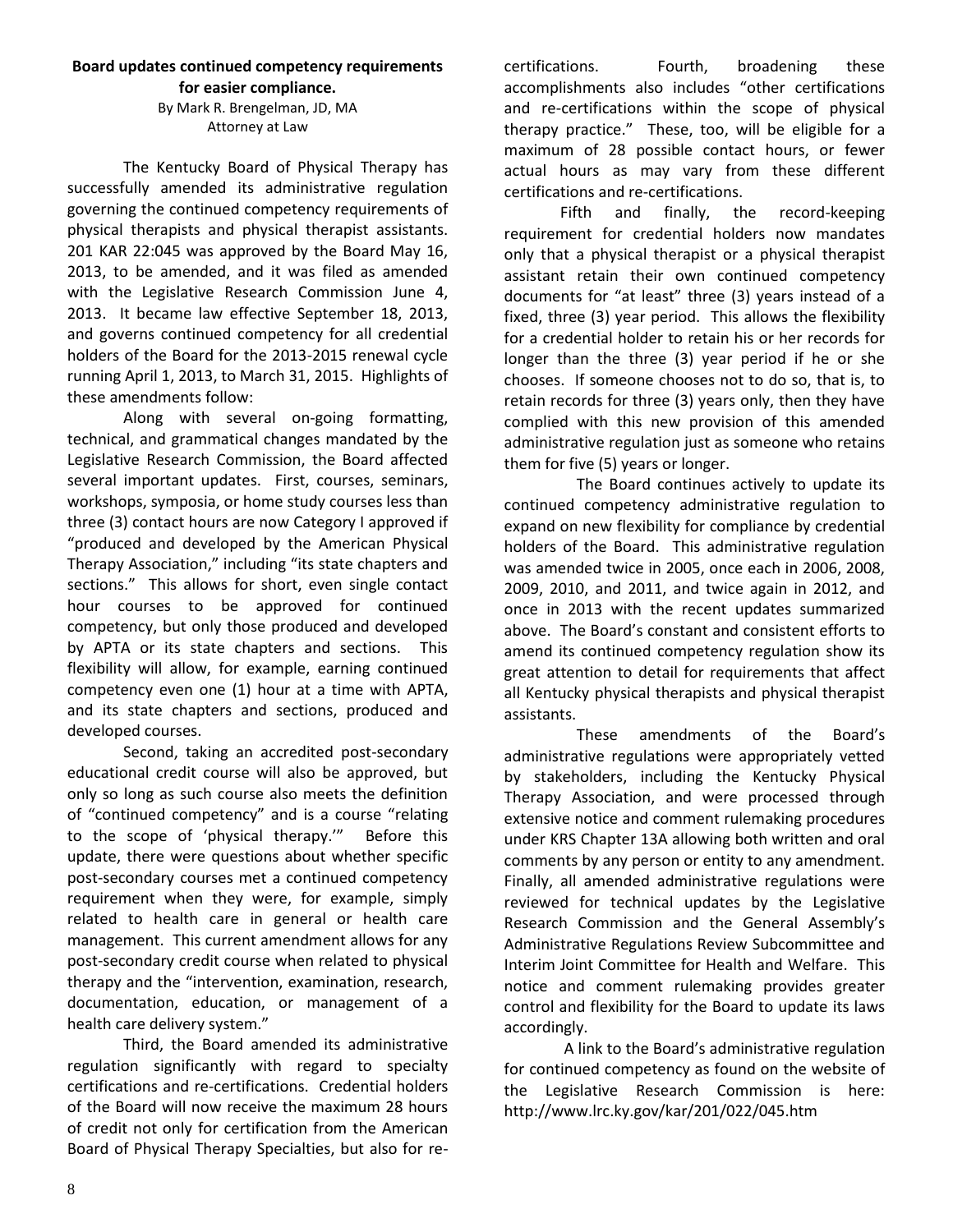#### **Code of ethical standards and standards of practice updates – what you need to know about new supervision requirements.**

By Mark R. Brengelman, JD, MA Attorney at Law

The Kentucky Board of Physical Therapy has also successfully amended its administrative regulation governing the code of ethical standards and standards of practice. This includes significant changes in supervision requirements. 201 KAR 22:053 was approved by the Board September 13, 2012, to be amended, and it was quickly filed as amended with the Legislative Research Commission September 14, 2012. It became law effective December 11, 2012, and governs the ethical standards and standards of practice. Highlights of these amendments follow:

Along with several technical and grammatical changes mandated by the Legislative Research Commission, the Board affected several important updates. First, physical therapists and physical therapist assistants have the duty to make sure all persons who are "involved in the delivery of physical therapy services are identified to the patient by name and title." This broader mandate adds to the existing documentation requirements about signing physical therapy records by credential holders of the Board.

Second, physical therapists are allowed to supervise four (4) physical therapist assistants or supportive personnel regardless of their part-time or full-time employment status making it easier to account for the supervision requirements. Temporarily exceeding these supervision numbers is still allowed for up to seven (7) consecutive days, but only within a sixty (60) consecutive day period.

Third, physical therapists are now mandated not to delegate procedures to physical therapist assistants as well as to supportive personnel outside their scope of training, education, or experience. Training and competency are to be documented and verified annually for supportive personnel.

Fourth, the role of students in rotations or other approved training programs is now included in this amended administrative regulation, including physical therapy services rendered by them, documentation requirements, initial evaluations, progress notes, reassessments, and discharge summaries. This administrative regulation now recognizes the appropriate role in student involvement when training in approved rotations with the physical therapist. While this acknowledged role

is expansive, documentation is required, including the identifier of the student as the provider of services.

Finally, perhaps the most significant change had a lead-in date from December 11, 2012, to its effective date of September 1, 2013: supervision by the physical therapist and physical therapist assistants of supportive personnel now requires, as of September 1, 2013, "direct supervision." That term is defined as:

- (a) The physical therapist or physical therapist assistant shall:
	- 1. Be immediately available to direct and supervise tasks that are related to direct patient care; and
	- 2. Provide line of sight direction and supervision the majority of time per visit for each patient when these tasks are performed; and
- (b) Supervision is not to be provided by telecommunications.

This requirement of being "immediately available" and "line of sight" are still tempered by the qualifier that the "line of sight" be held for "the majority of the time per visit for each patient." Supervision cannot be provided by telecommunication. This part of the amended administrative regulation, while becoming law on December 11, 2012, did not actually take effect until September 1, 2013, to allow employers and physical therapists time to implement appropriate practice and personnel changes in order to comply.

These amendments of the Board were appropriately vetted by stakeholders and were processed through extensive notice and comment rulemaking procedures, allowing both written and oral comments to any amendment. Finally, all amended administrative regulations were reviewed for technical updates by the Legislative Research Commission and the General Assembly's Administrative Regulations Review Subcommittee and Interim Joint Committee for Health and Welfare.

A link to the Board's administrative regulation as found on the website of the Legislative Research Commission here:

http://www.lrc.ky.gov/kar/201/022/053.htm

*Mark R. Brengelman, J.D., M.A., is the General Counsel to the Kentucky Board of Physical Therapy. As both contract counsel now and formerly as an Assistant Attorney General, he has represented the Board since 1997. The summary expressed above is entirely his own.*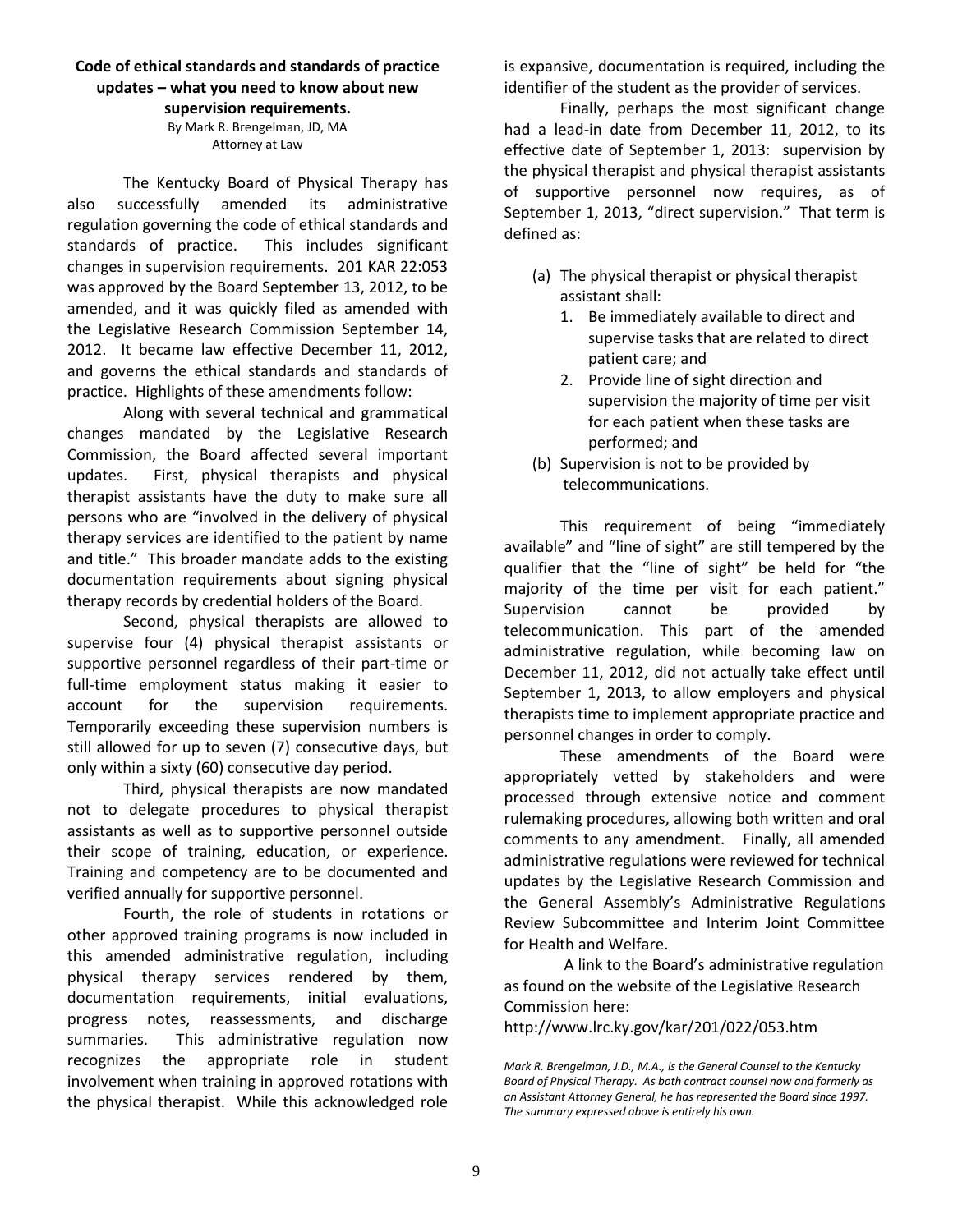### **Risk:**

There are risk factors in the development of the disease of addiction for persons in the fields of healthcare. They can include:

- Genetics if you have a person or persons in your family tree you are at a much greater risk of developing the disease of addiction than someone who does not
- Stress I haven't met anyone yet either in their professional schooling or their professional lives who is stress-free. Stress increases one's chances for developing addiction.
- Knowledge there is sometimes a feeling that knowing about medications and physiology provides a protection – it does not.
- Access people in the healthcare professions often have easier access to drugs of abuse than those who are not.
- Abuse, neglect, or other traumatic experiences in childhood
- Mental disorders such as depression and anxiety
- Early use of drugs

### **Recognition:**

There are signs and symptoms that are recognizable in our colleagues, ourselves, and our patients that can be indicators of a potential problem that needs to be addressed. These can include but are not limited to:

- Bloodshot eyes, pupils larger or smaller than usual
- Changes in appetite or sleep patterns. Sudden weight loss or weight gain
- Deterioration of physical appearance, personal grooming habits
- Unusual smells on breath, body, or clothing
- Tremors, slurred speech, or impaired coordination
- Drop in attendance and performance at work or school
- Unexplained need for money or financial problems. May borrow or steal to get it.
- Engaging in secretive or suspicious behaviors
- Sudden change in friends, favorite hangouts, and hobbies
- Frequently getting into trouble (fights, accidents, illegal activities)
- Unexplained change in personality or attitude
- Sudden mood swings, irritability, or angry outbursts
- Periods of unusual hyperactivity, agitation, or giddiness
- Lack of motivation; appears lethargic or "spaced out"
- Appears fearful, anxious, or paranoid, with no reason

### **Resolution:**

So…what do you do about it? Can you call your licensing Board? Do you notify someone in Student Affairs? If you are fortunate enough to live in a state that has a professional program, either free-standing or through the licensing Board or Board of Registry, call them. You may be able to receive help without this becoming a matter of public record. If in doubt, you may contact me for referral at:

> Brian Fingerson, RPh Kentucky Professionals Recovery Network 202 Bellemeade Rd Louisville, KY 40222 502-749-8385 [kyprn@att.net](mailto:kyprn@att.net) [www.kyprn.com](http://www.kyprn.com/)